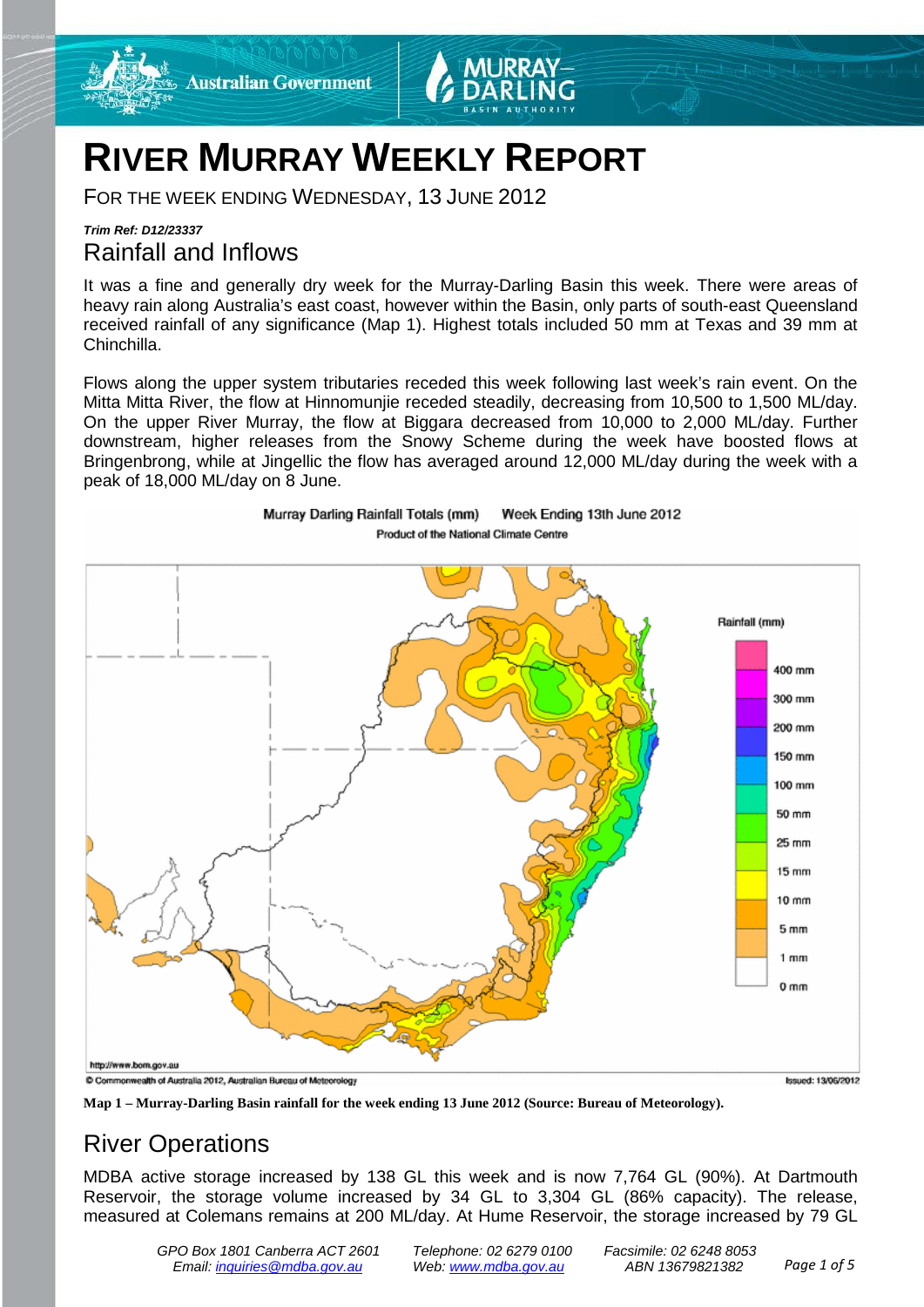**Australian Government** 

to 2,826 GL (94% capacity). Inflows this week have averaged almost 15,000 ML/day and the release has been increased to 4,000 ML/day to manage airspace in the storage. The release is expected to remain at around 4,000 ML/day over the coming days but may be increased further during the next few weeks depending on rainfall and inflows.

At Yarrawonga, the level of Lake Mulwala is currently 124.78 m AHD. The release at Yarrawonga Weir has been increased during the week and is currently 8,000 ML/day. The pool may rise to above 124.8 m AHD during the coming week. The release is expected to remain fairly steady over the coming days but releases further out will depend on rainfall with some precipitation expected across the catchments in the week ahead.

On the Edward-Wakool System, flow through the Edward and Gulpa offtakes is currently 200 and 80 ML/day respectively. At Stevens Weir the release is being maintained at 400 ML/day to assist works on the new fishway. Downstream on the Wakool River, the flow at Kyalite has receded to 2,100 ML/day down from the early April peak of almost 18,000 ML/day.

On the Goulburn River, the flow at McCoys has eased from 2,000 to 1,500 ML/day. The flow is expected to rise back towards 2,000 ML/day in the coming days. At Torrumbarry Weir, the flow is currently 6,200 ML/day and the pool is at the operating target of 86.05 m AHD. The downstream flow should increase steadily this week as higher flows arrive from upstream.

On the Murrumbidgee River, the flow at Balranald receded from 8,700 to 6,300 ML/day this week, but is now fairly steady. The flow is expected to increase slightly in the week ahead. At Euston, the flow decreased to 15,700 ML/day but has remained fairly steady during the last couple of days. The flow should fall away slowly in the coming week.

At the Menindee Lakes, inflow has dropped away further with the average being about 1,200 ML/day during the last week. Total storage volume decreased by 18 GL to 1,901 GL (110% capacity). Release from Menindee Lakes (measured at Weir 32) has been decreased to 2,400 ML/day and will continue to be reduced by around 250 ML/day each day over the coming week. Downstream on the lower Darling River, the flow at Burtundy continues to fall away, with the flow decreasing from 11,600 to 6,300 ML/day.

At Wentworth, the Murray receded to 21,200 ML/day and will continue decreasing over the coming week. At Lake Victoria, the storage volume increased by 42 GL during the week and is now at 407 GL (60%). The flow to South Australia decreased to 19,500 ML/day and a slow recession expected from now on will provide 'unregulated flows' into South Australia for at least another month.

On the lower Murray, flows have now decreased sufficiently to require the reinstatement of all navigable passes, with Lock 7 being the final one to go in during the last week. All weir pools are now being regulated and additional stop logs will be put in place as the flow continues to fall away in the weeks ahead.

At the Lower Lakes, operational requirements coinciding with a period of favourable tide and wind conditions have presented an opportunity to decrease lake levels and pass higher salinity water out of Lake Albert. The 5 day average level for Lake Alexandrina decreased to 0.63 m AHD (12 cm below full supply). Levels in the Lower Lakes should decrease at a slower rate in the coming days before they are increased again in the weeks ahead.

For media inquiries contact the Media Officer on 02 6279 0141

DAVID DREVERMAN Executive Director, River Management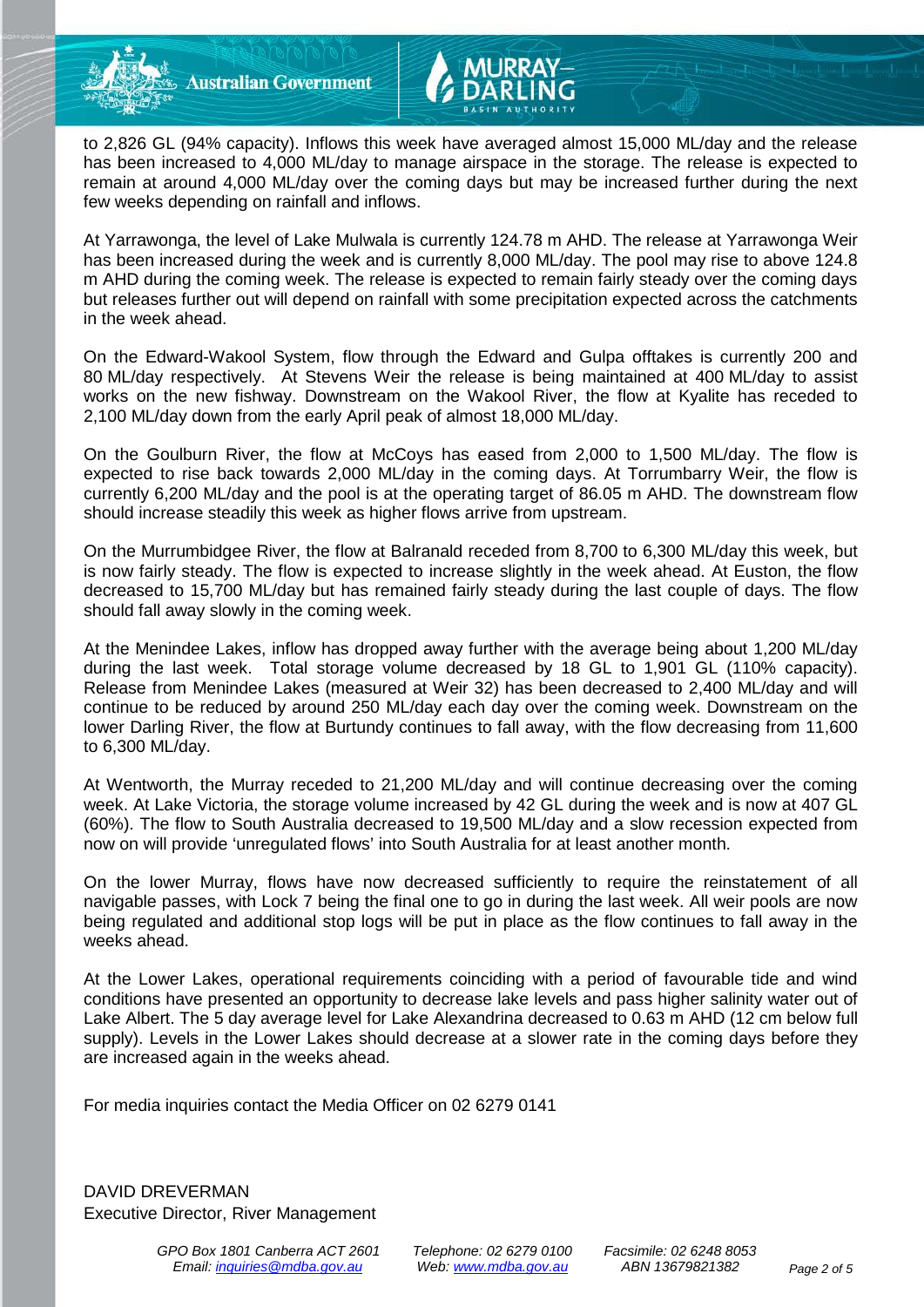



### Water in Storage Week ending Wednesday 13 Jun 2012

| <b>MDBA Storages</b>                         | Full<br>Supply<br>Level | <b>Full Supply</b><br>Volume | Current<br>Storage<br>Level | Storage<br>Current |      | Dead<br>Storage | Active<br>Storage | Change in<br>Total<br>Storage<br>for the<br>Week |
|----------------------------------------------|-------------------------|------------------------------|-----------------------------|--------------------|------|-----------------|-------------------|--------------------------------------------------|
|                                              | $(m$ AHD)               | (GL)                         | $(m$ AHD)                   | (GL)               | %    | (GL)            | (GL)              | (GL)                                             |
| Dartmouth Reservoir                          | 486.00                  | 3856                         | 477.19                      | 3 3 0 4            | 86%  | 71              | 3 2 3 3           | $+34$                                            |
| Hume Reservoir                               | 192.00                  | 3 0 0 5                      | 191.09                      | 2826               | 94%  | 23              | 2803              | $+79$                                            |
| Lake Victoria                                | 27.00                   | 677                          | 24.58                       | 407                | 60%  | 100             | 307               | $+42$                                            |
| Menindee Lakes                               |                         | 1 7 3 1 *                    |                             | 1 901              | 110% | (480#)          | 1421              | $-18$                                            |
| <b>Total</b>                                 |                         | 9 2 6 9                      |                             | 8438               | 91%  | $ -$            | 7764              | $+138$                                           |
| $90\%$ ^<br><b>Total Active MDBA Storage</b> |                         |                              |                             |                    |      |                 |                   |                                                  |

#### **Major State Storages**

| <b>Burriniuck Reservoir</b> | 026     | 971  | 95% |     | 968 |            |
|-----------------------------|---------|------|-----|-----|-----|------------|
| <b>Blowering Reservoir</b>  | 631     | 555  | 95% | 24  | 531 | .22<br>+22 |
| Eildon Reservoir            | 3 3 3 4 | 2872 | 86% | 100 | 770 | $+32$      |

\* Menindee surcharge capacity – 2050 GL \*\* All Data is rounded to nearest GL \*\*

# NSW takes control of Menindee Lakes when storage falls below 480 GL, and control reverts to MDBA when storage next reaches 640 GL ^ % of total active MDBA storage

**Snowy Mountains Scheme Snowy diversions for week ending 12 Jun 2012** 

| <b>Storage</b>         | <b>Active Storage</b><br>(GL) | Weekly Change<br>(GL) | Diversion (GL)   | This Week | From 1 May<br>2012 |
|------------------------|-------------------------------|-----------------------|------------------|-----------|--------------------|
| Lake Eucumbene - Total | 2475                          | n/a                   | Snowy-Murray     | $+27$     | 94                 |
| Snowy-Murray Component | 997                           | n/a                   | Tooma-Tumut      | $+6$      | 26                 |
| <b>Target Storage</b>  | 1 240                         |                       | Net Diversion    | 21        | 68                 |
|                        |                               |                       | Murray 1 Release | $+32$     | 119                |

#### **Major Diversions from Murray and Lower Darling (GL) \***

| <b>New South Wales</b>    | This Week | From 1 July<br>2011 | Victoria                        | This Week | From 1<br><b>July 2011</b> |
|---------------------------|-----------|---------------------|---------------------------------|-----------|----------------------------|
| Murray Irrig. Ltd (Net)   | $-0.1$    | 1057                | Yarrawonga Main Channel (net)   | $-0.2$    | 203                        |
| Wakool Sys Allowance      | $-1.5$    | 31                  | Torrumbarry System + Nyah (net) |           | 546                        |
| Western Murray Irrigation | 0.2       | 23                  | Sunraysia Pumped Districts      | 0.4       | 92                         |
| Licensed Pumps            | 1.6       | 194                 | Licensed pumps - GMW (Nyah+u/s) | 0.5       | 63                         |
| Lower Darling             | 0.3       | 295                 | Licensed pumps - LMW            | 0.8       | 266                        |
| <b>TOTAL</b>              | 0.5       | 1600                | TOTAL                           | 1.5       | 1170                       |

\* Figures derived from estimates and monthly data. Please note that not all data may have been available at the time of creating this report. \*\* All data above is rounded to nearest 100 ML for weekly data and nearest GL for cumulative data\*\*

#### **Flow to South Australia (GL)**

| Flow to South Australia (GL)                           | Entitlement this month | $90.0*$ |                 |  |  |  |
|--------------------------------------------------------|------------------------|---------|-----------------|--|--|--|
| * Flow to SA will be greater than entitlement for this | Flow this week         | 155.8   | (22 300 ML/day) |  |  |  |
| month due to Unregulated Flows and Additional          | Flow so far this month | 371.1   |                 |  |  |  |
| Dilution Flow.                                         | Flow last month        | 1.523.0 |                 |  |  |  |
| 0.11100<br>1.1.1.01.01.01.01.01.01.00.01               |                        |         |                 |  |  |  |

#### **Salinity (EC) (microSiemens/cm at 25o C)**

|                         | Current | Average over the last week | Average since 1 August 2011 |
|-------------------------|---------|----------------------------|-----------------------------|
| Swan Hill               | 110     | 100                        | 130                         |
| Euston                  | 170     | 180                        | 140                         |
| <b>Red Cliffs</b>       | 170     | 180                        | 160                         |
| Merbein                 | 130     | 130                        | 140                         |
| Burtundy (Darling)      | 360     | 350                        | 340                         |
| Lock 9                  | 200     | 200                        | 190                         |
| Lake Victoria           | 290     | 280                        | 220                         |
| Berri                   | 300     | 290                        | 250                         |
| Waikerie                |         |                            |                             |
| Morgan                  | 330     | 310                        | 280                         |
| Mannum                  | 300     | 300                        | 290                         |
| Murray Bridge           | 380     | 390                        | 300                         |
| Milang (Lake Alex.)     | 490     | 450                        | 560                         |
| Poltalloch (Lake Alex.) | 290     | 290                        | 350                         |
| Meningie (Lake Alb.)    | 4 5 4 0 | 4 5 20                     | 4 8 9 0                     |
| Goolwa Barrages         | 440     | 440                        | 1 3 6 0                     |

*GPO Box 1801 Canberra ACT 2601 Telephone: 02 6279 0100 Facsimile: 02 6248 8053 Email: [inquiries@mdba.gov.au](mailto:inquiries@mdba.gov.au) Web: [www.mdba.gov.au](http://www.mdba.gov.au/) ABN 13679821382 Page 3 of 5*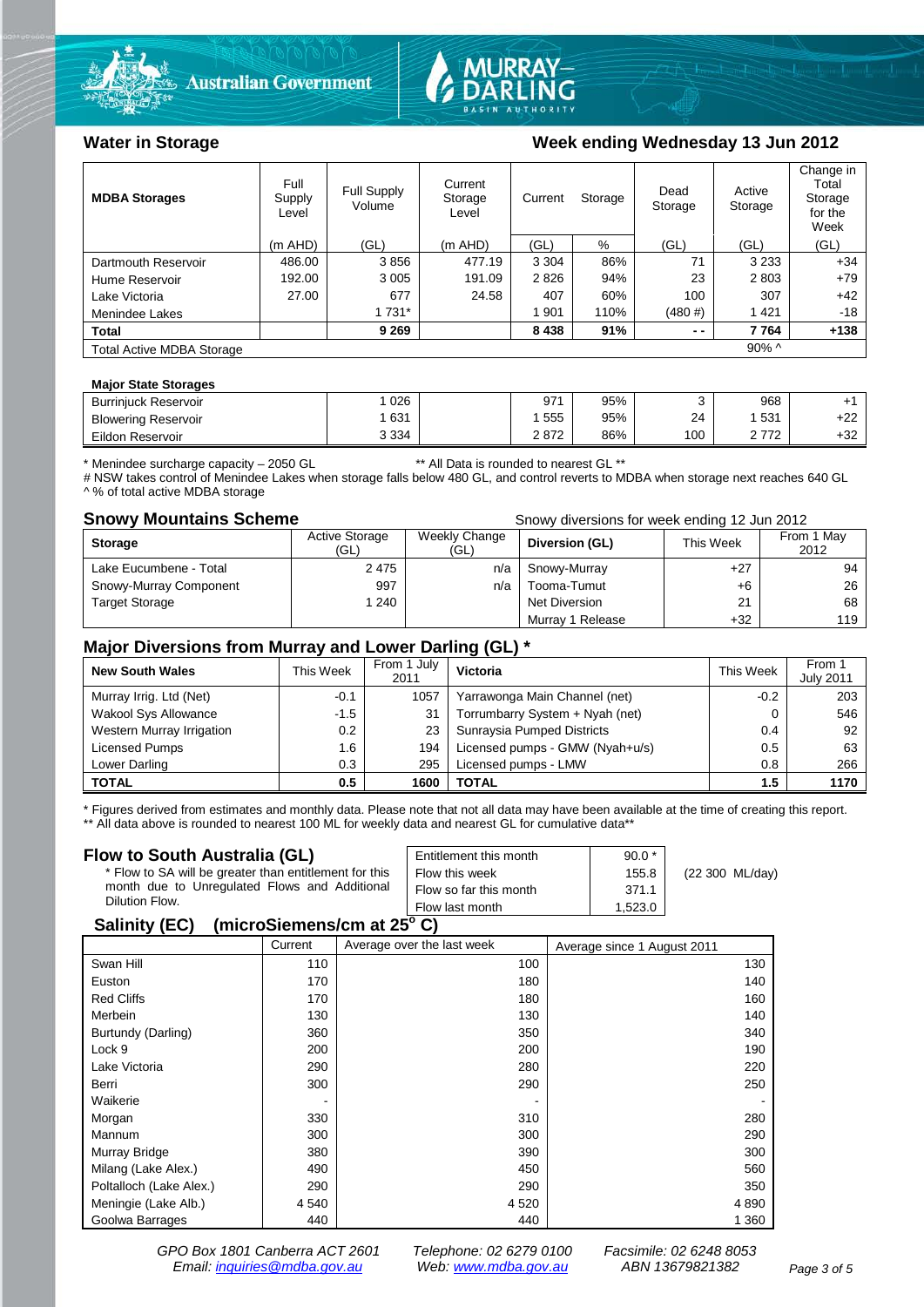



### River Levels and Flows **Week ending Wednesday 13 Jun 2012**

|                                  | Minor Flood<br>Stage | Gauge    | Height  | Flow     | Trend        | Average Flow<br>this Week | Average<br>Flow last<br>Week |
|----------------------------------|----------------------|----------|---------|----------|--------------|---------------------------|------------------------------|
| <b>River Murray</b>              | (m)                  | local(m) | (m AHD) | (ML/day) |              | (ML/day)                  | (ML/day)                     |
| Khancoban                        | $\blacksquare$       |          |         | 7 2 9 0  | F            | 5 6 9 0                   | 3 1 2 0                      |
| Jingellic                        | 4.0                  | 2.25     | 208.77  | 9 3 7 0  | $\mathsf{R}$ | 12 260                    | 5410                         |
| Tallandoon (Mitta Mitta River)   | 4.2                  | 1.53     | 218.42  | 740      | S            | 790                       | 770                          |
| Heywoods                         | 5.5                  | 2.00     | 155.63  | 4 0 0 0  | S            | 3 2 2 0                   | 600                          |
| Doctors Point                    | 5.5                  | 2.30     | 150.77  | 6880     | R            | 5860                      | 1860                         |
| Albury                           | 4.3                  | 1.27     | 148.71  |          |              |                           |                              |
| Corowa                           | 3.8                  | 1.75     | 127.77  | 6 5 5 0  | R            | 4640                      | 2 3 1 0                      |
| Yarrawonga Weir (d/s)            | 6.4                  | 1.40     | 116.44  | 8 100    | R            | 5970                      | 4 6 3 0                      |
| Tocumwal                         | 6.4                  | 1.82     | 105.66  | 6690     | R            | 5 3 6 0                   | 5 0 9 0                      |
| Torrumbarry Weir (d/s)           | 7.3                  | 2.04     | 80.59   | 6 2 1 0  | R            | 6570                      | 6930                         |
| Swan Hill                        | 4.5                  | 1.30     | 64.22   | 6 140    | F            | 6580                      | 5 4 4 0                      |
| Wakool Junction                  | 8.8                  | 3.48     | 52.60   | 9730     | F            | 9980                      | 10510                        |
| Euston Weir (d/s)                | 8.8                  | 2.67     | 44.51   | 15710    | F            | 16 210                    | 18 5 20                      |
| Mildura Weir (d/s)               |                      |          |         | 16890    | F            | 17820                     | 20 610                       |
| Wentworth Weir (d/s)             | 7.3                  | 4.20     | 28.96   | 21 190   | F            | 24 860                    | 38 030                       |
| <b>Rufus Junction</b>            |                      | 5.07     | 22.00   | 18 310   | S            | 20 810                    | 36 490                       |
| Blanchetown (Lock 1 d/s)         | $\blacksquare$       | 2.16     |         | 32 160   | F            | 36 280                    | 44 860                       |
|                                  |                      |          |         |          |              |                           |                              |
| <b>Tributaries</b>               |                      |          |         |          |              |                           |                              |
| Kiewa at Bandiana                | 2.7                  | 2.34     | 155.57  | 2730     | R            | 2 3 5 0                   | 1 400                        |
| Ovens at Wangaratta              | 11.9                 | 8.55     | 146.23  | 2 0 3 0  | F            | 2 4 0 0                   | 1880                         |
| Goulburn at McCoys Bridge        | 9.0                  | 1.88     | 93.30   | 1590     | R            | 1 550                     | 2 5 6 0                      |
| Edward at Stevens Weir (d/s)     |                      | 0.65     | 80.42   | 410      | F            | 430                       | 560                          |
| Edward at Liewah                 |                      | 2.01     | 57.39   | 1 3 4 0  | F            | 1700                      | 2510                         |
| <b>Wakool at Stoney Crossing</b> |                      | 1.47     | 54.96   | 470      | F            | 570                       | 870                          |
| Murrumbidgee at Balranald        | 5.0                  | 4.47     |         | 6 300    | S            | 6720                      | 9 1 4 0                      |
| Barwon at Mungindi               |                      | 3.15     |         | 10       | F            | 70                        | 100                          |
| Darling at Bourke                | ۰                    | 4.40     |         | 2 3 0 0  | S            | 2 3 6 0                   | 2 3 4 0                      |
| Darling at Burtundy Rocks        |                      | 3.78     |         | 6 3 4 0  | F            | 7 900                     | 14 790                       |

Natural Inflow to Hume 15 680 12 490

(i.e. Pre Dartmouth & Snowy Mountains scheme)

**Weirs and Locks** Pool levels above or below Full Supply Level (FSL)

| Murray             | FSL (m AHD) | u/s     | d/s            |                       | FSL (m AHD) | u/s     | d/s     |
|--------------------|-------------|---------|----------------|-----------------------|-------------|---------|---------|
| Yarrawonga         | 124.90      | $-0.12$ |                | No. 7 Rufus River     | 22.10       | $+0.17$ | $+2.89$ |
| No. 26 Torrumbarry | 86.05       | $+0.00$ | $\sim$         | No. 6 Murtho          | 19.25       | $+0.02$ | $+1.17$ |
| No. 15 Euston      | 47.60       | $-0.01$ | $\blacksquare$ | No. 5 Renmark         | 16.30       | $+0.01$ | $+1.07$ |
| No. 11 Mildura     | 34.40       | $+0.06$ | $+0.71$        | No. 4 Bookpurnong     | 13.20       | $-0.09$ | $+1.96$ |
| No. 10 Wentworth   | 30.80       | $-0.04$ | $+1.56$        | No. 3 Overland Corner | 9.80        | $+0.07$ | $+1.83$ |
| No. 9 Kulnine      | 27.40       | $-0.05$ | $+0.72$        | No. 2 Waikerie        | 6.10        | $+0.24$ | $+1.94$ |
| No. 8 Wangumma     | 24.60       | $-0.01$ | $+1.26$        | No. 1 Blanchetown     | 3.20        | $-0.02$ | $+1.41$ |

#### **Lower Lakes FSL = 0.75 m AHD**

Lake Alexandrina average level for the past 5 days (m AHD) 0.63

| <b>Barrages</b>       |              | <b>Fishways at Barrages</b> |          |                          |               |
|-----------------------|--------------|-----------------------------|----------|--------------------------|---------------|
|                       | Openings     | Level (m AHD)               | No. Open | Rock Ramp                | Vertical Slot |
| Goolwa                | 128 openings | 0.49                        | 50       | $\overline{\phantom{0}}$ | Open          |
| Mundoo                | 26 openings  | 0.50                        | 13       | -                        |               |
| <b>Boundary Creek</b> | 6 openings   |                             |          | -                        |               |
| Ewe Island            | 111 gates    |                             | 105      |                          |               |
| Tauwitchere           | 322 gates    | 0.54                        | 165      | Open                     | Open          |

AHD = Level relative to Australian Height Datum, i.e. height above sea level